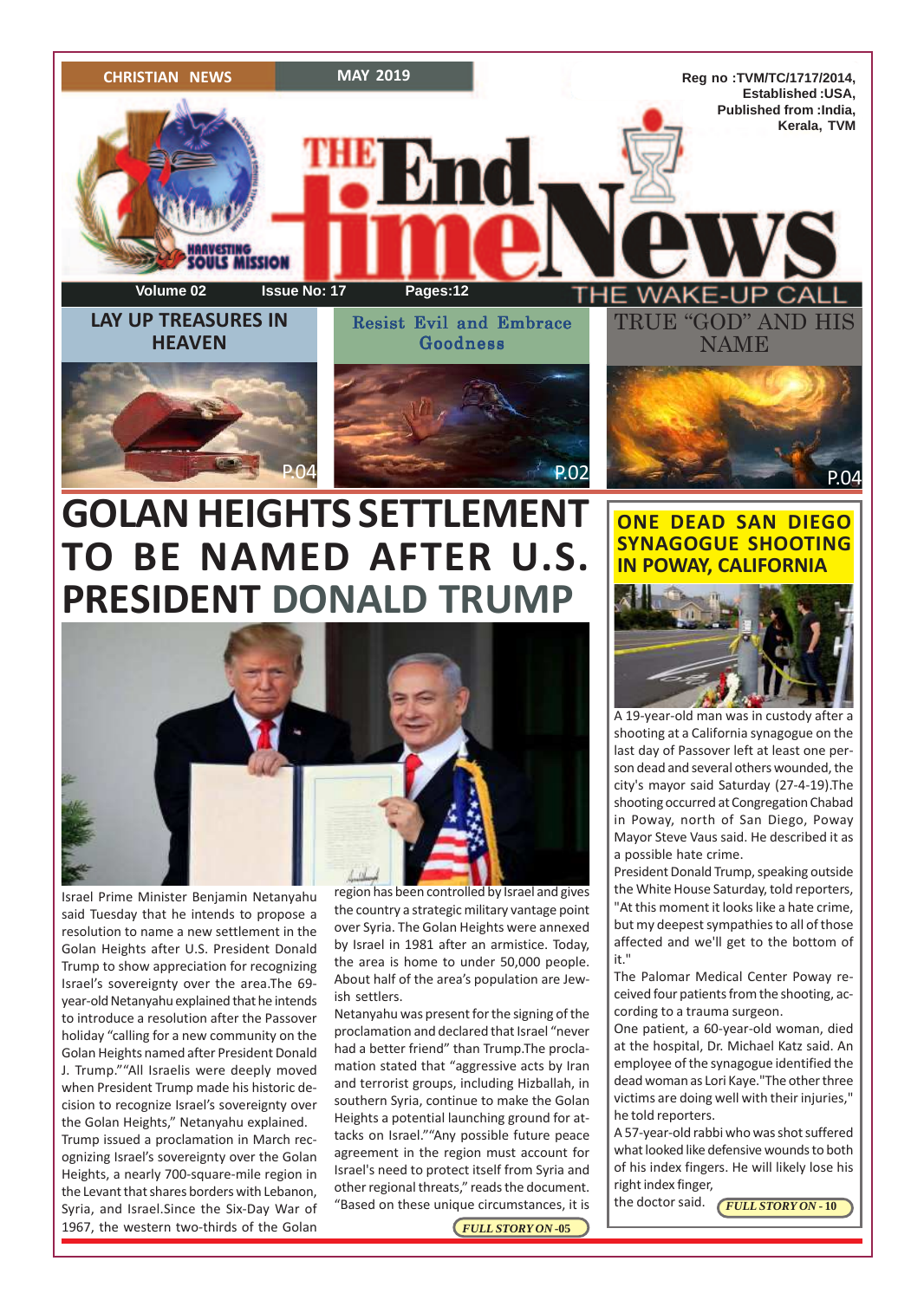





**Rev. Manuel Joseph Th.M.** *Sub-editor, End-Time News*

*The Bible states that evil is born within our hearts and nowhere else, though many tend to believe that God is the source of evil. God, undoubtedly, is not responsible for evil; His creatures are. Everythingthat God created was very Good.*

# Resist Evil and Embrace Goodness



Jesus proclaimed, "From within, out of the heart of men, proceed evil thoughts, adulteries, fornications, murders, thefts, covetousness, wickedness, deceit, Lewdness, an evil eye, blasphemy, pride, foolishness. All these evil things come from within and defile a man" (Mark 7:21–23).

The Bible states that evil is born within our hearts and nowhere else, though many tend to believe that God is the source of evil. God, undoubtedly, is not responsible for evil; His creatures are. Everythingthat God created was very Good. Everything! This is affirmed throughout the Scripture. In Habakkuk chapter 1, "God is of purer eyes than to approve evil or behold evil. He cannot look on wickedness." Habakkuk chapter (verse 13). First Corinthians 14:33 says, "God is not the author of confusion." Confusion is a product of sin. First John 1:5 says, "God is light and in Him is no darkness at all." James 1:13 says, "God cannot be tempted with evil, neither tempts He any man." First John 2:16 says, "All that is in the world," all evil categori-

2

*FULL STORY ON* **- 11**

**CHIEF EDITOR Baiju Yacob Edavila USA**

### **SUB EDITORS**

**Manuel Joseph Daniel Jacob EDITORS**

**Pastor A Anilkumar Rev. Joseph Chacko Sis.Sherly**

#### **EDITORIAL BOARD**

### **MANAGER Bovas Sreekaryam CO-ORDINATORS**

**John Francis (Dallas) Br.Syam Sis.Saritha Sis.Simi Sis.Lesley Yacob**

### **REPORTERS**

**Miniesh Kumar(Baharin) Pastor Stephen**

**Disclaimer**

### **ADVISORY BOARD**

**Pastor Shibu Thomas USA Pastor Asokan Eranakulam M.Jacob Trivandrum**

**USA PO.box 125 Wheat land,6920.S. manin st Oklahoma box zip code-73097 PH-(405) 745-786(H) Mob-001(405)778-4341(Whats app)**

*The views expressed in this online newspaper are those of the authors and do not necessarily reflect the position of HSM End Time News. The online newspaper will not bear any responsibility whatsoever for them. The images used in the newspaper have been downloaded from the Internet and we acknowledge that the copyright of those images remain with the original owners. HSM End Time News does not claim any copyright for them and does not intend to use them for commercial purposes.*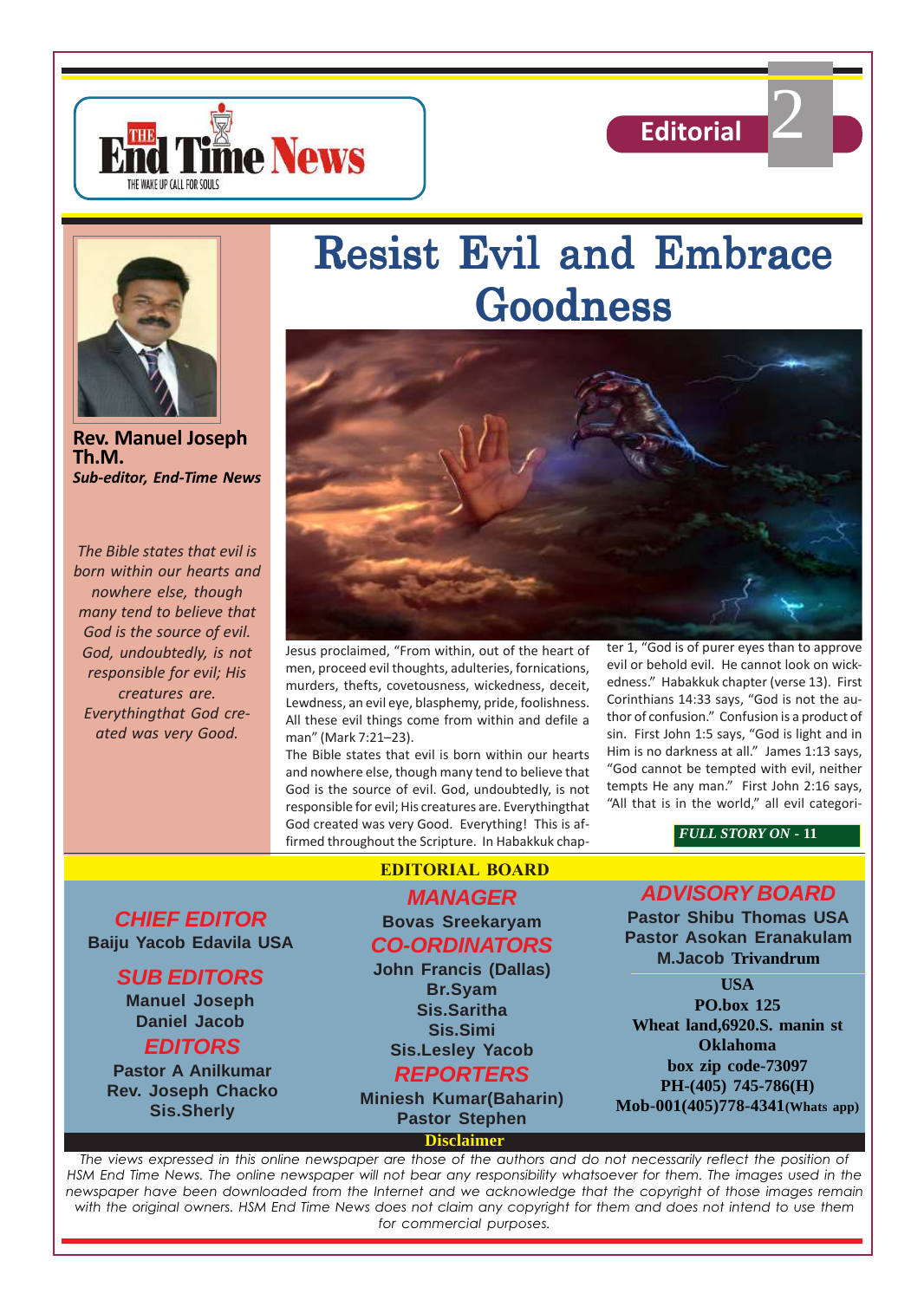





# **LAY UP TREASURES IN HEAVEN**

**L**ay not up for yourselves treasures upon earth, where moth and rust doth corrupt, and where thieves break through and steal: But lay up for yourselves treasures in heaven, where neither moth nor rust doth corrupt, and where thieves do not break through nor steal: For where your treasure is, there will your heart be also. Matthew 6:19- 21

Jesus wants you to look not at the things which are seen but at the things which are not seen. Men spend their whole lives seeking for fame and fortune, which will last only for a few moments of time. Yet God says in the Bible that we can lay up treasure in Heaven that will last forever. Just going to Heaven is probably reward enough. Heaven is the City of God. Heaven is where God lives. The Walls of Heaven are lined with precious stones, the streets

are made of gold, and many wonderful things are seen in Heaven such as the crystal river, the tree of life and many mansions for those God loves. All these things are reward enough. You may even be surprised when you arrive in Heaven. Are you going to Heaven? You should already know. If you don't know already, then you need to find out soon. We are supposed to know ahead of time. This should be your number one priority in life. In this passage of scripture, Jesus encourages us not only to go to Heaven, but to arrive with treasures already laid up in Heaven, the ultimate eternal bank. Jesus said your true treasure is what your heart is looking for. What is in your heart, the things of this world, or the things of God. Earthly pleasures and natural treasures will pass away, but eternal things will last forever. Jesus said you can lay up treasure for yourself in Heaven. Yet, this is impossible when your heart is tied up in the things of earth. Jesus said don't lay up treasure upon earth, but lay up treasure

# **Steven Moore**

in Heaven. What a profound thought! Go now, ye rich men, weep and howl for your miseries that shall come upon you. Your riches are corrupted, and your garments are motheaten. Your gold and silver is cankered; and the rust of them shall be a witness against you, and shall eat your flesh as it were fire. Ye have heaped treasure together for the last days. James 5:1-3

In today's world, the natural man is under pressure to pay the bills and he can barely keep up with the costs of living. However, God promises the believer to meet all their needs. He even tells us God knows what we need even before we ask, so cast all your cares upon Him because He truly cares for you. How many believers trust God to meet all their needs? The natural man wants not only his needs met but he seeks for profit, pleasure and treasure above measure. God

*FULL STORY ON* **- 04**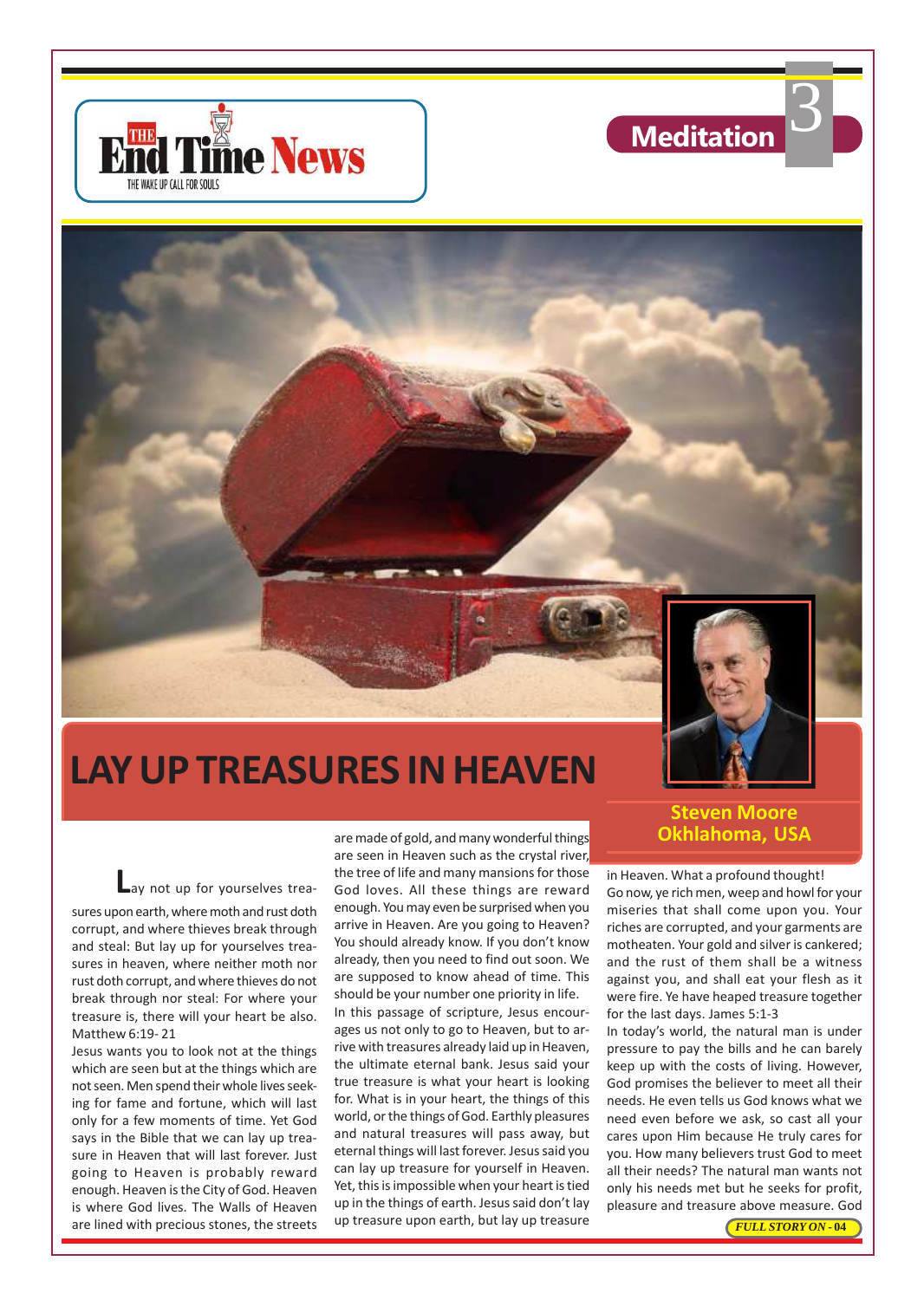





**George Thoppuvilayil**

Who is the Almighty God of the world and for the Israelites? What is his Name? He was called the "Almighty God". 1. Abraham (Genesis 17:1); 2. Isaac (Genesis 28:3); 3. Jacob (Genesis 35:11); 4. Joseph (Genesis 48:3). Moses himself seconds the claim (Exodus 6:3). We can see the usage of word "Jehovah", as it was written under the supervision of Moses and he uses the name Jehovah which was revealed to him, for writing in the OT Books (Pentateuch – Genesis to Deuteronomy).

In retrospect Moses while saving the people of Israel from Pharaoh only then he knew God as "Jehovah"(I AM THAT I AM). From that day on that name was used among them and also while writing the book also. The word "Jehovah" was used to address God from the Period of Moses to John the Baptist, as an unchangeable name among Israelites.

The most common and the most important name for God in the Old Testament is this name that in our English versions never even gets translated. Whenever you see the word LORD in all capital letters, you know that this name is behind it. In Hebrew, the name had four letters — YHWH — and may have been pronounced something like Yahweh. The Jews came to regard this word with such reverence that they would never take it upon their

lofty One that inhabiteth eternity, whose name is Holy; I dwell in the high and holy place, with him also that is of a contrite and humble spirit, to revive the spirit of the humble, and to revive the heart of the contrite ones" (Isaiah 57:15). Jesus told His disciples, "After this manner therefore pray ye:

# TRUE "GOD" AND HIS NAME

lips, lest they inadvertently take the name in vain. So whenever they came to this name in their reading, they pronounced the word "Adonai" which means my lord. The English versions have basically followed the same pattern. They translate the proper name Yahweh with the word LORD in all caps.

The Bible stresses the importance of respect for God by emphasizing the importance of the name of God. Solomon said, "The name of the Lord is a strong tower: the righteous runneth into it, and is safe" (Proverbs 18:10). The psalmist said, "He sent redemption unto his people: he hath commanded his covenant forever: holy and reverend is his name"

Our Father which art in heaven, hallowed be thy name" (Matthew 6:9).

In the due time, and as the fulfillment of ancient prophecy (Isa 9:6) God who is Spirit revealed himself in flesh to save the mankind, and for thirty- three and a half years He revealed Himself as Jesus (Yehoshua) and that is the gospel of Jesus Christ. The savior of the world was born in Israel and so Israelites called him Jesus Christ (Yehoshua) which is translated as God the Savior. This is the name which now the whole world needs to relate God with.

Lamb,Bride Groom, **FULL STORY ON - 06** There are other names given to Jesus Christ.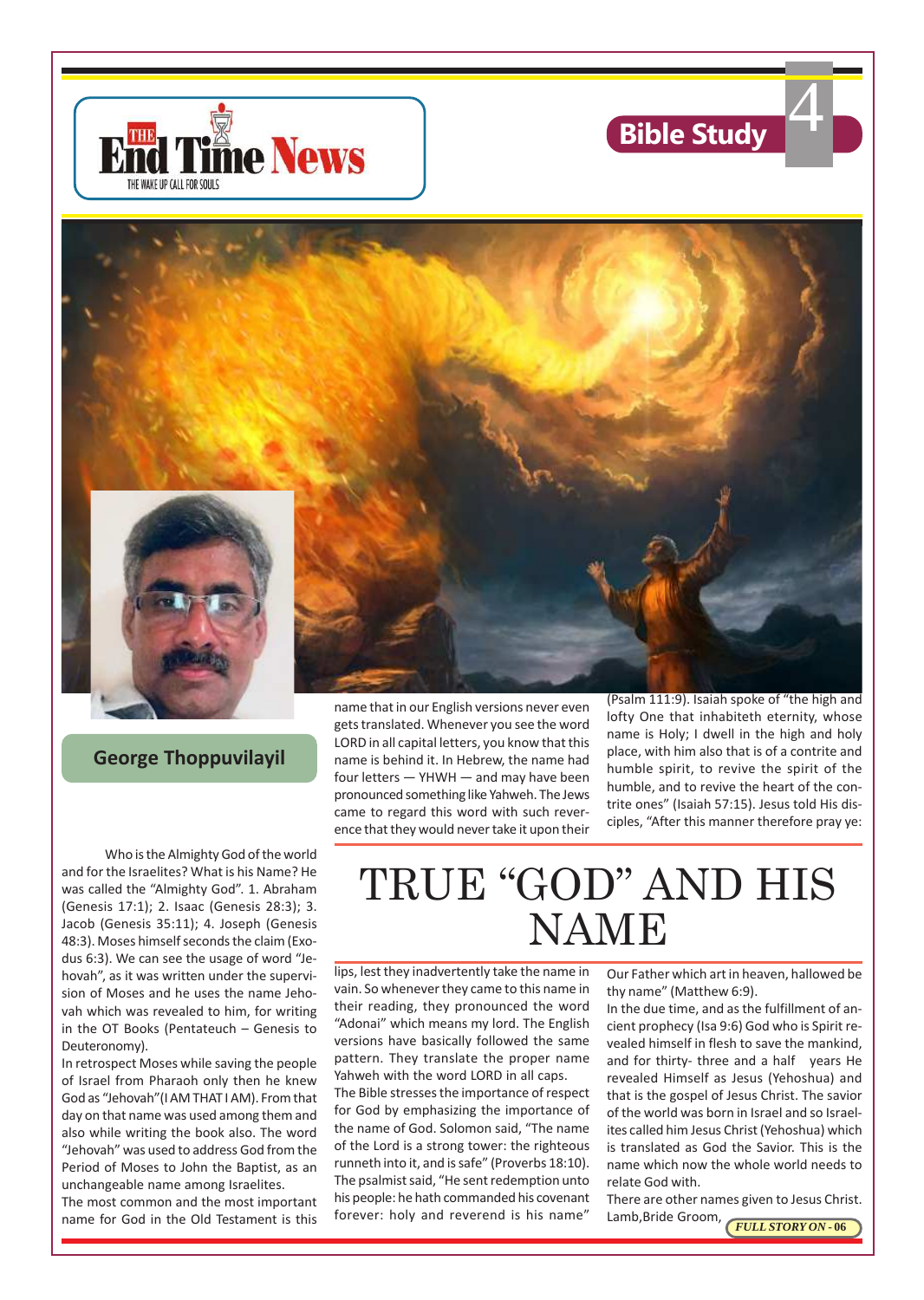



#### **Submissions Invited**

You are cordially invited to send submissions to The End Time News magazine, including articles, short stories, poems, cartoons, etc. If you would like to contribute, please contact us at our email address : harvestingsoulsmission@gmail.com



#### *FULL STORY ON* **- 01**

therefore appropriate to recognize Israeli sovereignty over the Golan Heights." Although praised by Israel, Trump's decision was criticized by the Syrian government, other Arab states and opponents of Israel's occupation of the region.The Syrian government called the decision a "blatant attack" on Syrian sovereignty and territorial integrity. Syria tried to wrestle the Golan Heights back from Israel in 1973 but was unsuccessful.Syria's foreign ministry said through a state news agency that the declaration makes "the United States the main enemy of the Arabs." The regional council governing the Golan Heights praised Netanyahu's suggestion of naming a community after Trump, saying that it "complements the aspiration and the goal we have set to double the number of resi-

dents of the Golan within a decade." Reportedly, the Israeli government plans to increase the Golan population to 250,000 people by 2048.

Days after Trump recognized Israel's sovereignty over the Golan Heights, Netanyahu won his fifth term in office earlier this month despite facing corruption charges. According to Netanyahu's office, the prime minister thanked Trump for his support.

## **16 NIGERIAN CHRISTIANS SHOT DEAD BY MILITANTS AFTER BABY DEDICATION**



A group of Fulani militants slaughtered some 16 Christians Sunday in the state of Nasarawa. The vicious attack, which occurred in Konshu-Numa village, took place after an infant dedication service.Tragically, the militants claimed the life of the baby's mother, Safaratu John Kabiru Ali, along with several others, some of whom were children.Those shot dead were between the ages of 10 and 80, with the baby's father, John Kabiru Ali, currently in critical condition after suffering gunshot wounds.

After the child was dedicated in Ruhaniya Baptist Church in the village April 14, which was also Palm Sunday, family and friends gathered together in the predominantly Christian neighborhood to eat and celebrate.It was at this point that a group of Fulani militants, an Islamic group known to be extremely violent toward Christians, stormed the party and opened fire indiscriminately. Among those killed was one Muslim man who was thought to be a DJ hired for the event.

Among those killed were "10 members of the Ruhaniya Baptist Church, five members of Evangelical Reformed Church of Christ (ERCC), one member of the Evangelical Church Winning All (ECWA), and a musician said playing for guests."

While details still remain sketchy, Samuel Meshi, chairman of the Akwanga Local Government Council, told the outlet the group of Christians did absolutely nothing to provoke to the horrific attack."They just started shooting sporadically on a community that was just having a feast of the dedication of a child after a church service earlier in the day on Sunday, 14 April, at a Baptist church in the area," Meshi said."The killings occurred in the evening of that day. Unfortunately, these persons were killed in cold blood for just no reason," he noted.

According to Nigerian outlet The Punch, the governor of Narasawa State, UmaruTanko Al-Makura, has demanded that the perpetrators be apprehended immediately so that they justice can be served.According to reports, he has given the military just seven days to locate the attackers. He also assured the public that the government will do everything in its power to protect lives and property."This is something we are going to take seriously. We are going to have a Security Council meeting and I have already directed security operatives to ensure that they fish out these people and bring them to boo," Al-Makura

**http://theendtimenews.com/**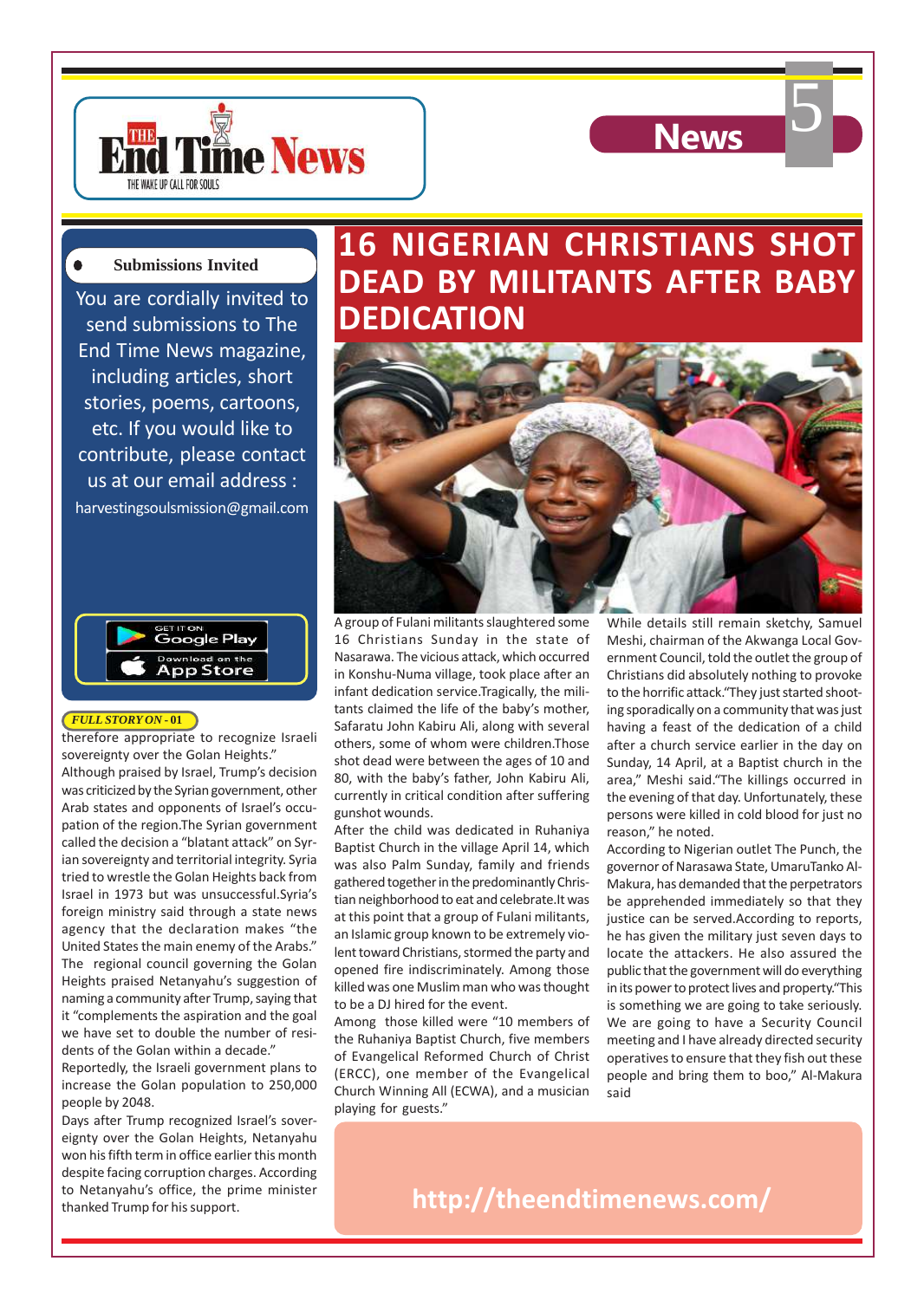



#### *FULL STORY ON* **- 03**

says those that live in pleasure are dead while they live. 1Tim.5:6 There is coming a time when you will have to trust in God to meet every need. Yet God wants to be the treasure of your heart.

Better is little with the fear of the LORD than great treasure and trouble therewith. Proverbs 15:16

In this natural world, walking with the Lord and trusting Him to meet every need is better than spending all your hours day and night trying to produce a fortune. With the fortune will come problems and double trouble. God wants to meet every need for you as you walk with Him and not be consumed with the cares of this world. This sounds like a huge challenge but it is His challenge to you. The Bible calls it the walk of faith.

For other foundation can no man lay than that is laid, which is Jesus Christ. Now if any man build upon this foundation gold, silver, precious stones, wood, hay, stubble; Every man's work shall be made manifest: for the day shall declare it, because it shall be revealed by fire; and the fire shall try every man's work of what sort it is. If any man's work abides which he hath built thereupon, he shall receive a reward. If any man's work shall be burned, he shall suffer loss: but he himself shall be saved; yet so as by fire. 1 Corinthians 3:11-15

The foundation of a house built on the rock is an understanding of Jesus. One who walks in the fear of the Lord is careful to build his eternal fortune. The Bible classifies our spiritual treasures in three levels, Silver, Gold and Precious Stones. All are fashioned by the heat that tries the heart for purity. My silver will be something I did that pleased God and when I get to Heaven it will be incredible. My gold will be pure attitudes of the heart that pleases God and when I get to Heaven they will be wonderful. My precious stones will be Things Not Seen that I learned while walking in the presence of God while on earth. When I get to Heaven they will be glorious and they will last forever. They will be my eternal crown. Then I will be glad that I gave my heart to the Lord and allowed Him to work His divine attitudes into my life.

Blessed is the man that endureth temptation: for when he is tried, he shall receive the crown of life, which the Lord hath promised to them that love him. James 1:12

Laying up treasure in Heaven isn't just an

attitude, but it is the way of Life. When we pass through the fire and come to the gates of Heaven, we don't want to just enter Heaven with all our works being burned up in the fire. God expects us to have treasure in Heaven. God wants to give us an eternal crown because we loved Him and we were willing to endure all things for Him. The walls of Heaven are filled with precious stones and Heaven is filled with precious people who have been redeemed with the precious blood of Jesus and who walk in the presence of a precious God. Every day we live we should lay up treasure in Heaven. How do we do this, by walking in His presence and loving others from our hearts. Each time we take up our cross and lay down our natural life, we walk in God's presence and learn about our inheritance of eternal life. Laying down our natural man to live by the spiritual man is the way we lay up treasure in heaven and win many unto Him.

And they that be wise shall shine as the brightness of the firmament; and they that turn many to righteousness as the stars forever and ever. Daniel. 12:3

Lay up Treasure for yourself in Heaven where everything is eternal. Time flies away like a bird and then we are gone to our eternal home.

Will you go to Heaven? You should know the answer to that question.

Will you be wise and go to Heaven with silver, gold and precious stones? Will you bring others with you?

What's in your heart?

Where is your treasure?

As you lay up treasure for yourself in Heaven you will know and be satisfied. Then God will be pleased and you knowing you have true treasure in Heaven forever and ever, will bring your heart joy!

#### *FULL STORY ON* **- 04**

Savior, Redeemer, Almighty God, Mighty God, Eternal Father, Son of God, Father, King, and so to reveal the divinity of Jesus to the world. Immanuel means "God with us" and he was with us, the God savior appeared as Jesus, He came to His own, the Jews, and tried to make them understand that he was their Lord and their redeemer, though they didn't believe in Him and for the fulfillment of prophecy He laid down His own life on the cross, rose up on the third day (John 4: 23; 2 Corinthians 3:17,18). He revealed to his disciples and confirmed to them that he was

#### *FULL STORY ON* **- 03**

"Asia Bibi on her way to Canada to be reunited with her daughters! Such great news!" Nadine Maenza, a commissioner on the U.S. Commission on International Religious Freedom, tweeted, "Praying for her health and reunion with her family."

BPCA Chairman Wilson Chowdhry, whose organization provides humanitarian assistance to persecuted Christians in Pakistan, explained that he had been in communication with Ashiq Masih daily up until Monday. "Ashiq has always remained hopeful of an imminent release from Pakistan and we have both been shocked at how long it has taken," Chowdhry said in a statement. "Asia Bibi and Ashiq have remained resolute in their faith and have prayed daily for their release and today God has answered their prayers. BPCA [is] grateful that we have been able to be a part of this family's journey to freedom and will continue to pray for them and assist them where we can."Chowdhry told that American diplomats have been "behind the scenes from the outset."

An unnamed source mentioned that Canadian Prime Minister Justin Trudeau was "incredibly helpful" in securing Bibi's release from Pakistan."The Pakistan army's objection was that if they let her go, and she went public rubbishing Pakistan, it would be bad for all of them," the source told The Daily Mail. Bibi, a farm laborer in the Punjab province, was sentenced to death in 2010 after she was accused by Muslim women of insulting Islam's prophet Muhammad.Insulting Islam's





the 'only true God'.

So to understand &recognize that God the father(spirit) was manifested in flesh (1Timothy3:16, Malachi 3:1, Luke 1:35, Mathew 1:15-23) whom we know as JESUS CHRIST is eternal life.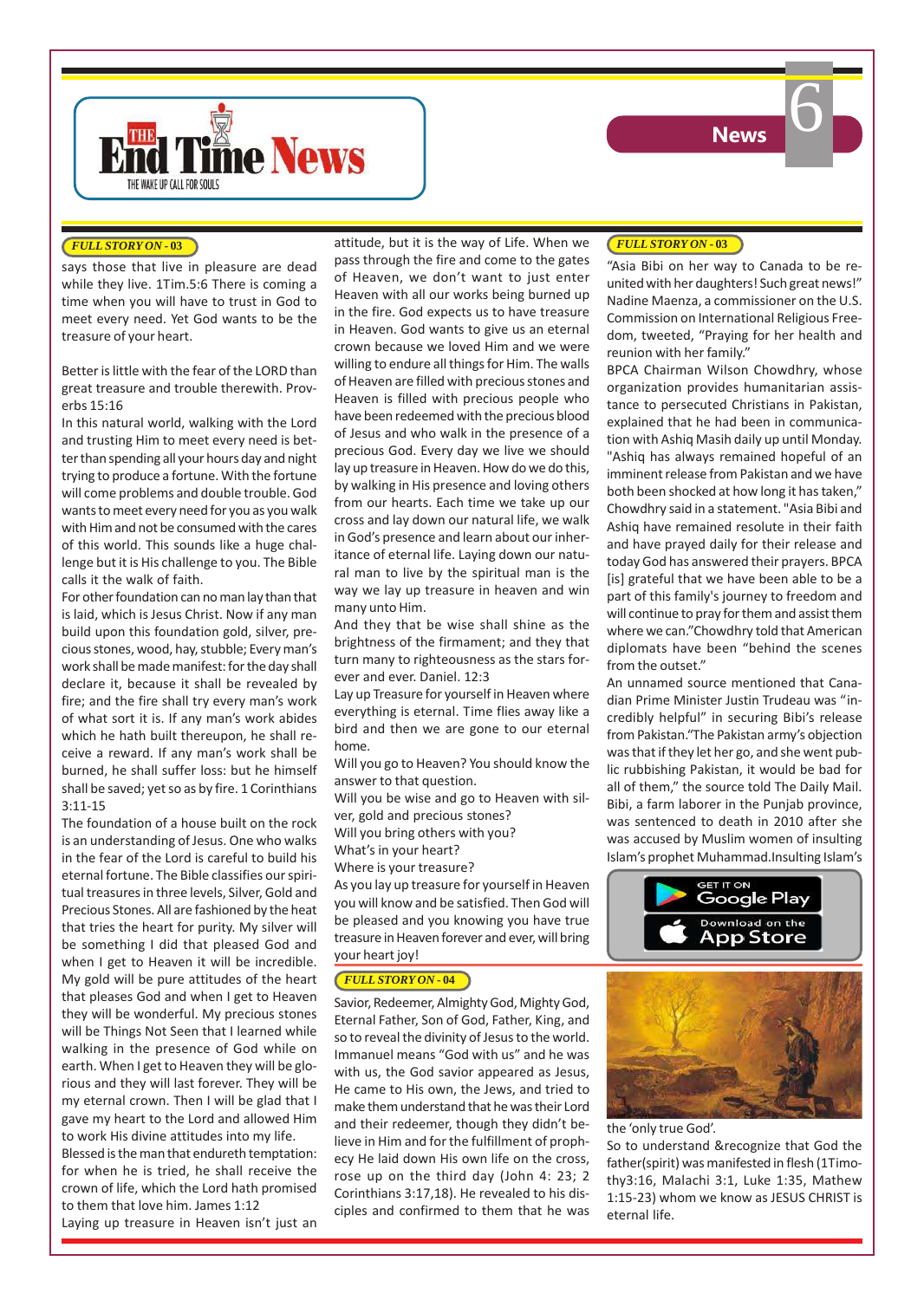



7

## **NEPAL DEPORTS US CITIZEN AND ARRESTS 4 CHRISTIANS OVER 'FALSE' CONVERSION ALLEGATION**

4 Christians have been arrested in Nepal, including a United States citizen, months after a controversial law criminalizing religious conversion went into effect in the Asian nation.

On Tuesday morning, police in the city of Ghorahi arrested a Christian society leader, an Indian national, a citizen of Colorado and a Nepali interpreter at their hotel for their alleged involvement in religious conversion by "allurement."The four of them had attended a one-day pastors' conference that took place Monday in a local church.

The human rights advocacy group reports that authorities searched hotel rooms and took bibles, cash, laptops and also cash belonging to the Christians.According to contacts who spoke with the Christian aid agency Barnabus Fund, police also confiscated a USB device, a vehicle and a nebulizer that aids breathing.

The arrested include Nepal Christian Society General Secretary Dilli Ram Paudel, Indian national Gaurav Sreevastab and Nepali interpreter KusangTamang.

Cinquanta told the persecution news outlet that she was held for more than 10 hours without medication and that she was deported to the U.S."The allegations are completely false," Cinquanta was quoted as writing in a text message. "We were not distributing any Bibles or dollars.""I was visiting a church program in Dang with my travel agent and some friends," Cinquanta added. "No one was engaging in conversion."A source told the Barnabus Fund that the conference was a training course for pastors.

In Nepal, a predominantly Hindu country to



the north of India where Christians are a tiny minority, a law was implemented last August banning religious conversions and "the hurting of religious feelings."At the time, Christian leaders feared the law would be used to persecute Christians for practicing their religion as similar laws have been abused in countries like neighboring India.

Those arrested on Tuesday had not yet been charged with a crime but were still being detained.Christian leader Pratik Bista told that he and a delegation of other Christian leaders visited the Dang district police headquarters on Tuesday. He said they were told by the superintendent that the detained would be released on Wednesday. The superintendent reportedly reasoned that the Christians were arrested for "general inquiry." SW's Chief Executive Mervyn Thomas called on the Nepali authorities to drop all charges against the Christians and release them immediately."We urge Nepal to respect the

right of all religious minorities to practice their faith or belief through worship, observation, teaching and practice," Thomas said in a statement. "Section 158 of the penal code emboldens both state and non-state actors to harass and prosecute innocent people who are simply exercising their right to freedom of religion or belief."

According to Bista, police officers took Bibles as "evidence" to claim they were carrying out conversions. He added that authorities also took U.S. dollars from Cinquanta's to suggest she was using "allurement to convert."

Nepal ranks as the 32nd worst country in the world when it comes to Christian persecution, according to Open Doors USA's 2019 World Watch List. While Christian persecution in Nepal comes largely from Hindu radicals, Open Doors notes that a new secular constitution adopted in 2015 has limited religious freedom.

## **ASIA BIBI REUNITED WITH HER DAUGHTERS IN CANADA**

Reports have indicated that Pakistani Christian mother Asia Bibi (Aasiya Noreen), who spent years on death row, left Pakistan and arrived in Canada.A British diplomat told the London-based British Pakistani Christian Association on Wednesday morning that Bibi safely left Pakistan after months of delay following the acquittal of her blasphemy charge by Pakistan's Supreme Court last year.Her lawyer, SaifulMalook, told the BBC that she already arrived in Canada.



She and her husband, Ashiq Masih, have been living the last few months in protective custody and under fear of death threats from Islamic extremists who have also called for the deaths of the justices that issued her acquittal.

Bibi and her husband have been waiting to leave for Canada, where her daughters have relocated.

*FULL STORY ON* **- 06**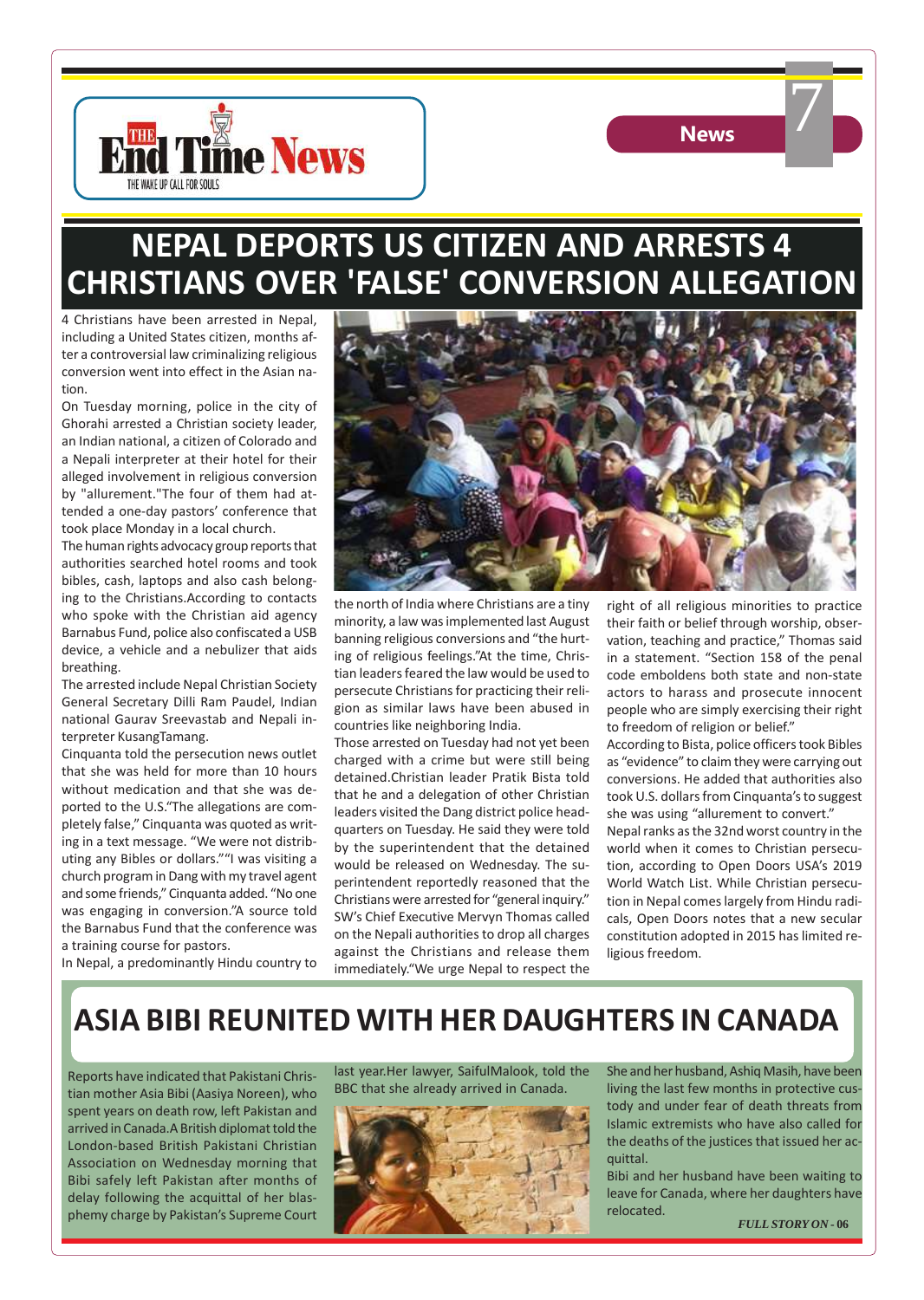8



#### *FULL STORY ON* **- 10**

Erwin W. Lutzer, former senior pastor of The Moody Church of Chicago, Illinois, which Wiersbe once led, said that Wiersbe was "a master at connecting with people.""He would walk down a half hour before the service began to shake hands, ask questions, and find out what the needs of the congregation were," recalled Lutzer in a tribute posted to Moody's website."As our paths crossed in subsequent years, Warren always assured me that he and Betty regularly prayed for me and the continuing ministry of The Moody Church."

Daniel Darling of the SBC Ethics & Religious Liberty Commission took to social media to express that he was saddened by the news of Wiersbe's passing."Wiersbe had a formative influence on me as a writer and pastor. A long full life of service to the church," stated Darling on Twitter.

A native of East Chicago, Indiana, Wiersbe was born in 1929, becoming a born again Christian in 1945 after hearing a sermon by the Rev. Billy Graham.He was ordained in 1951 and served as pastor for Central Baptist Church of East Chicago, Calvary Baptist Church of Covington, Kentucky and Moody Church, as well as leadership roles for Youth for Christ International and the Slavic Gospel Association.

A prolific author, Wiersbe wrote approximately 150 books, among them being the "BE" series of expositional commentaries on Bible books. Entries included "Be Basic" for Genesis chapters 1-11 and "Be Courageous" for Luke chapters 14-24.Wiersbe was active in radio, with sermons of his broadcast on Moody's "Songs in the Night" national radio program and later served many years at Back to the Bible Radio Ministries as a Bible teacher.

His commentaries, radio programs, and books heavily influenced large numbers of preachers, leading many to refer to him as the "pastor's pastor."

# **Sparkling Wisdom!**

v."A sum can be put right: but only by going back till you find the error and working it afresh from that point, never by simply going on." **¯ C.S. Lewis**

v."We fail in the work of grace and love when there is too much of us and not enough of God." **¯ Suzanne Woods Fisher**

- \*\* "As long as you do things for God, you are a Hall of Famer in heaven's list." **Rick Warren**
- \*\* "At least at times of loss, we are reminded of our priorities, of our many blessings. In times of gain, we can so often lose our way." **¯ Mindy Starns Clark**
- \* "We may have done what the devil said we did, but we are NOT who the devil says we are!" **¯ April Cofield Essix**
- $\cdot$  "There is nothing dreary or doubtful about (the life). It is meant to be continually joyful...We are called to a settled happiness in the Lord whose joy is our strength." **Amy Carmichael**

v. "Be not forgetful to entertain strangers; for thereby some have entertained angels unawares." **¯ Serena B. Miller**

- \* "Freedom is not doing what we want, but what we should."
	- **¯ Victor Manuel Rivera**
- \* . "When you make the dream of your heart a treasure of heaven, it holds an eternal value." **¯ Deborah Brodie**
- \* "If you can see it, you can achieve it. God helps those"

who helps themselves. Power is in the act of humility." **¯**

**Patricia Amis**

**Abigail Thyvilayil John**





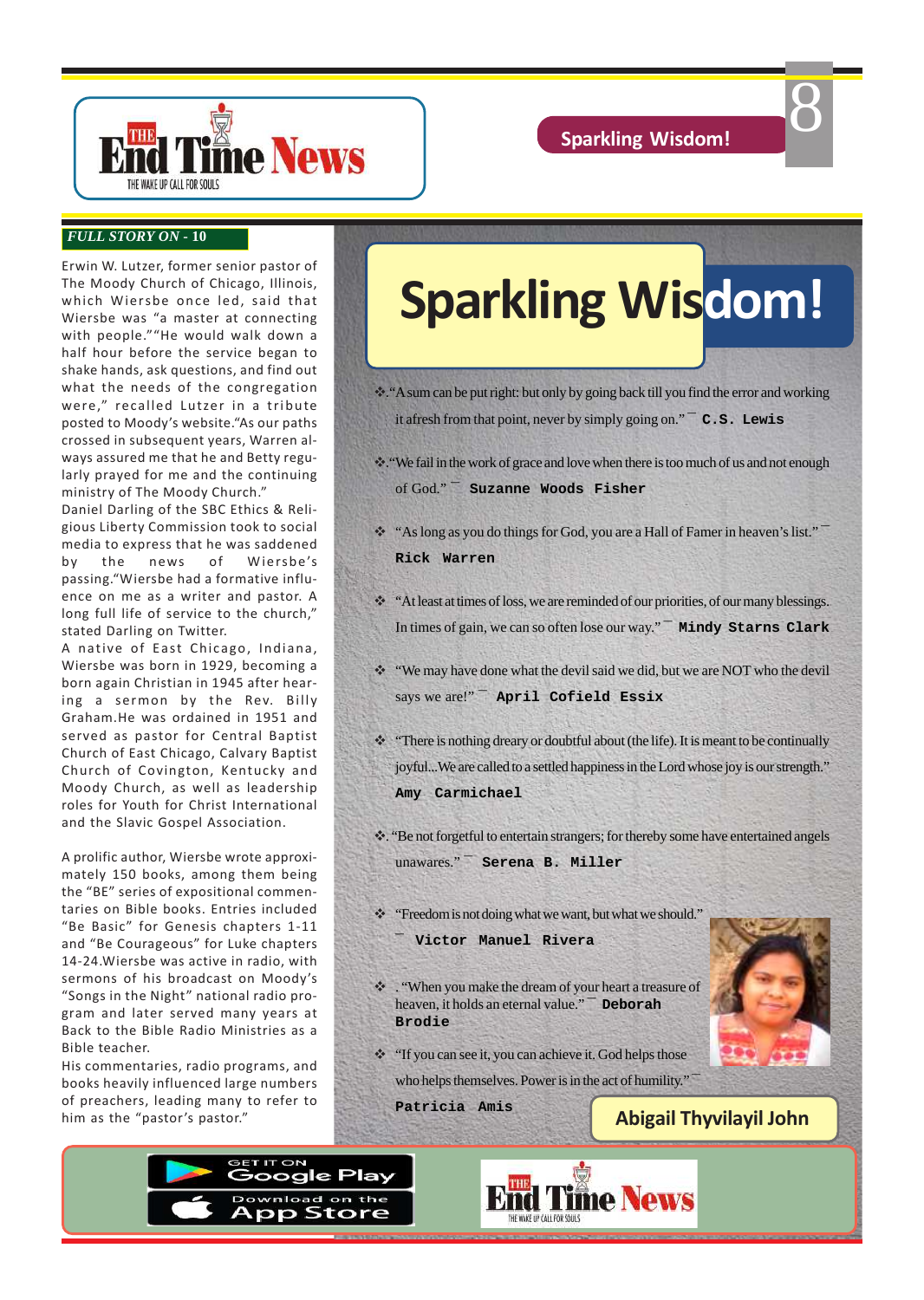

### **ROME OPENS UP EXORCISM COURSE TO HELP CHRIS-TIANS COUNTER THE RISING DEMONIC FORCES**

For the first time in 14 years, the Roman Catholic Church has opened up its annual exorcism class in Rome to all major Christian faiths in a bid to stem the rising tide of demonic forces around the world."The idea is to help each other, to establish best practices if you will," Father Pedro Barrajon, 61, one of the organizers of the 14th edition of the "Course on Exorcism and Prayer of Liberation," taking place at the Pontifical University of Regina Apostolorum. "This is the first time that different denominations have come together to compare their experiences on exorcisms."

The one week course which is taught in Italian at a cost of approximately \$450 is being held May 6- 11.It is described as the first course in the world that proposes careful academic and interdisciplinary research of exorcisms.

"Expelling the devil goes back to the earliest origins of the Christian Church," Barrajon said. "The Catholic rite is very structured, whereas some of the other churches are more creative, they don't use a precise format."

More than 241 people, both lay and religious, from more than 40 countries signed up for the course this year.

"I'm here to understand the Catholic perspective. We are fighting the same enemy in the name of the Lord, even if there are some parts



of the Anglican Church that have lost belief in Satan," course participant Benjamin McEntire, a Protestant priest from Alaska, said.

They all agree that growing secularization has led to a proliferation of satanic groups, especially among young people through social media."Many young people display a certain attraction and interest toward themes tied to esotericism, magic, the occult, Satanism, witchcraft, vampirism and contact with a presumed supernatural world," Italian Professor Giuseppe Ferrari, founder and secretary of the "Social and Religious Research and Information Group," said during his introductory speech at the

event."Some end up accepting as spiritual leaders these characters who, while proposing a flawed liberty and false freedom, only aim at taking hold of their existence," he explained.

**NEWS** 

While critics of the course have argued that the study of exorcism has no place in modern society, organizers of the event have emphasized a multidisciplinary approach to exorcism that tackles psychology, medicine, law, sociology and criminology in order to help students better understand the changing dynamics and reality of Satanism.

## **TRUMP URGED TO CONDEMN CHINA'S RELIGIOUS FREEDOM ABUSES IN TRADE TALKS**



The Trump administration was strongly urged by a congressionally-mandated commission to bring up the continued persecution of Christians and other religious minorities with

China's top trade negotiator during this week's trade talks in Washington. The bipartisan U.S. Commission on International Religious Freedom, which includes three evangelical leaders who've engaged informally with the Trump White House, called for administration officials to discuss China's systemic persecution of Christians, Uighur Muslims and others minorities with Vice Premier Liu He during his visit.

Liu's visit comes as the U.S. Department of Defense estimates that as many as 3 million Uighur Muslims have been sent to detention camps in the Xinjiang province of China, while countless Christians, Buddhists, Falun Gong practitioners and other religious adherents continue to face arrest, imprisonment and the closing of their houses of worship.

"The communist Chinese government's brutal campaign to 'sinicize' all religions is one of the worst abuses of religious freedom tak-*FULL STORY ON* **- 10**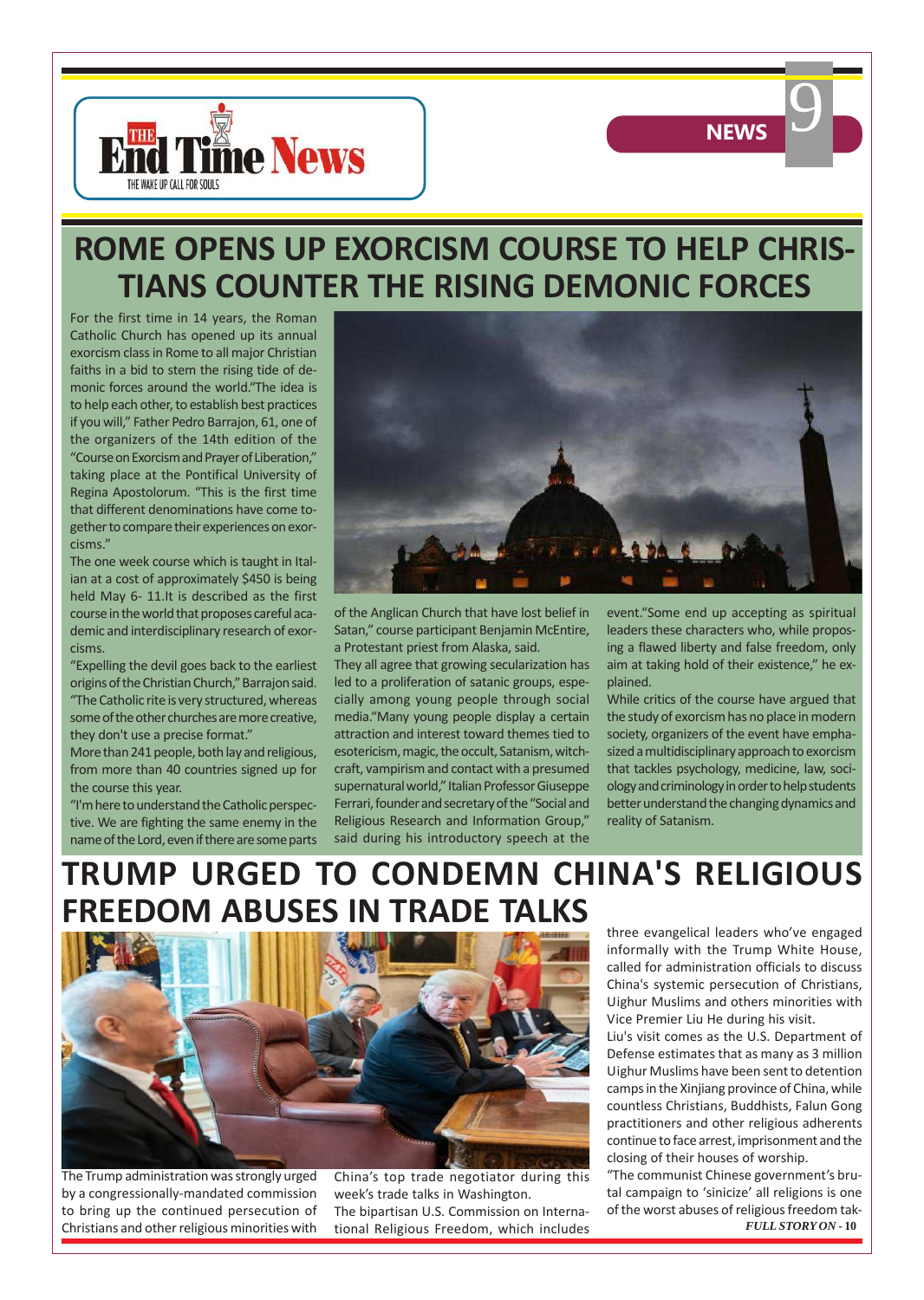

#### *FULL STORY ON* **- 01**

A 34-year-old man and a girl had shrapnel injuries. The girl, whose age was not given, was wounded in one leg and in the face. She was transferred to a children's hospital and will be monitored overnight.

THE WAKE UP CALL FOR SOULS

**Time News** 

Vaus said he considered it a hate crime "because of statements that were made when the shooter entered."

San Diego County Sheriff Bill Gore later identified the suspect as John Earnest, of San Diego. Authorities are investigating to see whether Earnest is connected to arson at a mosque in nearby Escondido from last month, he said.

The mayor said the congregation was targeted by "someone with hate in their heart ... towards our Jewish community and that just will not stand." The congregation "took security very seriously," he said.Gore told reporters that the gunman was armed with an "AR-type assault weapon."

Authorities said an off-duty Border Patrol agent fired at the shooter as he was fleeing the scene, but didn't hit the suspect. Gore said it appears the agent, who the sheriff thinks is a security guard, hit the suspect's car. It is unclear why the suspect fled but it is possible his gun might have malfunctioned, the sheriff added.

The suspect fled the scene and called 911 to say he was involved and give his location, San Diego Police Chief David Nisleit said. A San Diego K-9 officer arrived and the shooter surrendered without incident, he said.The sheriff's department announced later that authorities believe the shooter acted alone.

#### *FULL STORY ON* **- 09**

ing place today," USCIRF Commissioner Gary Bauer, a veteran social conservative activist, said in a statement."During these talks about our trade relationship with China, religious persecution and human rights more broadly must be on the table."

The Trump administration believed that it was nearing a trade deal with China that would have opened up the Chinese market to U.S. companies. But after days of negotiation between Liu, Treasury Secretary Steven Mnuchin and U.S. Trade Representative Robert Lighthizer, no deal was reached.

Additionally, the U.S. increased tariffs on up to \$200 billion of Chinese goods by 15 percent as China was accused of backtracking on months of negotiations when it submitted drastic edits to a draft trade agreement.

### **PROLIFIC BIBLE COMMENTATOR AND TEACHER, WARREN WIERSBE, DIES AT 89**



Warren W. Wiersbe, a prolific author and Bible commentator who is credited with influencing thousands of pastors with his work, passed away on May 2 at age 89.

Wiersbe's death was announced by his grandson Dan Jacobsen last Thursday, with Jacobson referring to his grandfather as "a bridge builder.""When he said it, he meant that he had a knack for filling leadership roles as the interim between giants," wrote Jacobsen. "The bridges I've seen him build are far more impressive. His preferred tools were words, his blueprints were the Scriptures, and his workspace was a self-as-

Chinese officials blamed the U.S. for the deal not being reached and vowed to counter the U.S. tariffs.

USCIRF and other religious freedom advocates have long called for the U.S. government to include religious freedom concerns as part of the U.S.' ongoing trade discussions with China and other countries called out for religious freedom violations.At an event on Capitol Hill last week, Bauer said that trade negotiations with China should be more than just about "tariffs and jobs" but should also ensuring that the Chinese people are allowed to worship the way that they see fit.

"This is about the right of every man and woman, whether Muslim or Buddhist or Christian or Falun Gong, to worship as he or she sees fit," Bauer argued in a statement Friday. "At a time when the lives and freedoms of millions of Chinese people are under at-

sembled library.""Grandpa built bridges from the world of the Bible to the world of today so that we could get to the other side of glory in Jesus."

Many prominent evangelical leaders have expressed their condolences, with Jerry Vines, a former Southern Baptist Convention president who was friends with Wiersbe.

"I first heard Dr. Wiersbe at a Bible conference [in the early 1960s]," stated Vines, as reported by the Baptist Press. "What I heard him do with Scripture that day changed my preaching forever. He changed me from a topical preacher to a text-driven preacher."

#### *FULL STORY ON* **- 08**

tack by their own government, we must put religious freedom and human rights on the agenda, too."

China has been labeled as a country of particular concern by the U.S. State Department for the past 20 years, a designation given to countries with some of the most severe violations of religious freedom.

In March, U.S. Ambassador-at-Large for International Religious Freedom Sam Brownback spoke in Hong Kong and contended that the Chinese government "is at war with faith.""The Chinese Communist Party must hear the cry of its people for religious freedom," Brownback said.

Friday afternoon, Vice President Mike Pence met with USCIRF and responded in a tweet that the Trump administration would defend religious freedom.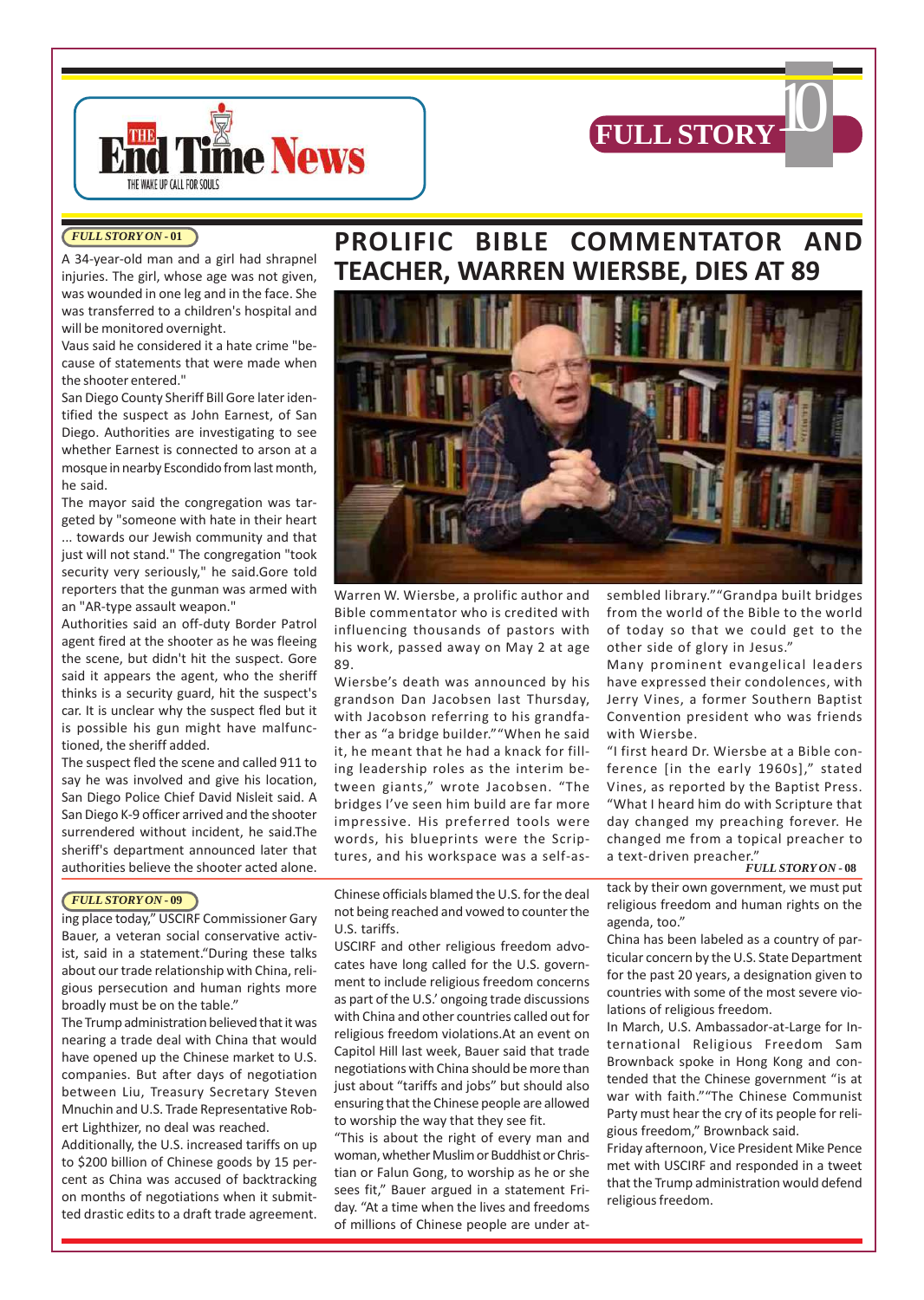



#### *FULL STORY ON* **- 02S**

cally, "the lust of the flesh, the lust of the eyes, the pride of life is not of the Father." Psalm 5:4, "You are not of God who has pleasure in wickedness, neither will evil dwell with you," (Psalm 5:4). In fact, in Isaiah 6, the shout of the angels was that God was holy, holy, holy.

What can we do about the evil within us? Is there anything we can do about it? Definitely! We can take evil thoughts captive and replace them with good thoughts before they bear evil actions (2 Corinthians. 10:5; Philippians. 4:8). Here Paul indicates that the enemy invades our minds, our imaginations. He does this through opinions, convictions, and feelings that exalt themselves against the knowledge of God. These satanic thoughts or attitudes are designed to affect or alter first our minds and then our behaviors. Satan did this to Eve in the Garden of Eden (Genesis 3:1-6). So such thoughts should never be entertained, but rather the thoughts we have must be based on the word of God. It's because God's primary means for giving us guidance is the Bible.The Bible is our rule book of faith and practice. If we know and understand the scriptures, we will be well on our way to having God-honoring thoughts. It is true that He never guides His people contrary to the clear principles of His written Word (Ps. 37:23; Prov. I6:9; Prov. 1:33; Isa. 48;17).

God will help us know ourselves and recognize evil. God knows our hearts (John 2:25). He knows our inclination to be evil. His response is to redeem us personally and change our hearts. Jesus sought to fulfill what the prophet Ezekiel prophesied: "I will give you a new heart and put a new spirit within you; I will take the heart of stone out of your flesh and give you a heart of flesh" (Ezek. 36:26).Proverbs 3: verses 5 and 6 say, "Trust in the Lord with all your heart, and lean not on your own understanding: in all your ways acknowledge Him, and He shall direct your paths. This means that you are not only to know God, but to trust Him implicitly. Every aspect of your life is to reflect His sovereignty over you. "In all your ways acknowledge Him," means in your work, in your family, in your personal life, in your thought life, in your recreation, in everything you do, you acknowledge that God is in control of you. Then, lean not on your own understanding. If you think you know all the answers, if you

### **100 MILLION WOMEN 'MISSING' WORLD-WIDE TRAPPED IN SEX SLAVERY, KILLED BY ABORTIONS OR DOMESTIC VIOLENCE**



As many as 100 million women and girls are estimated to be "missing and unaccounted for"  $-$  mostly in Asia and Africa  $-$  as the quantitative impact of sex-selective abortions, sex slavery and horrific abuses against women is shown in available data, a new report claims.

Christian humanitarian agency Gospel for Asia released the report "One Hundred Million Missing Women" this week to provide an overview of the population crisis arising worldwide.The new report cites experts who have used data available dating back to the 1980s to determine that between 90 to 100 million women and girls who should be alive today "simply do not exist."

According to GFA, census studies on gender ratios in Asia show that there are 106 males to every 100 females. GFA founder K.P. Yohannan contends that while such a discrepancy might not seem like much, it actually speaks to the inequality and neglect that has led to the "excessive mortality of women." "As we celebrate Mother's Day, the devaluation and horrendous treatment and abuse

have everything all figured out, then you are leaning on your own understanding. If you trust God, acknowledge Him in the way that you live, and do not lean on your overconfidence or past experience. Let Him guide you. While it is easy to point at other people and

of women and girls is a global crisis," Yohannan said in a statement. "In the poorest regions of the world, and especially in Asia, women's lives are threatened from the womb to widowhood — and millions of these precious girls will not survive to become mothers."

11

Author Karen Mains, who wrote the GFA report, said the devaluation of women and societal discrimination frequently faced by women is creating the global crisis."

"The irony of the missing-women demographics — enabled by entrenched cultural attitudes and systemic discrimination against the female sex  $-$  is that many places in the world with a skewed sex ratio are now experiencing such high female shortages that there are no longer enough women to mate in marriage with the existing male population," she wrote.

There are a number of different factors that play into the "wild imbalance" in sex ratio for certain countries.According to Mains, there is a general consensus that the factors that are at play include female infanticide, sex-selective abortions, domestic violence, inadequate health care, lack of pregnancy and childbirth training as well as the "booming sex-slave industry."Mains estimates that about 34 million women and girls are caught in the sex trafficking trade globally, including 16 million in India.

see their imperfections, Jesus asks us to look at our own hearts. The first step toward combating evil is recognizing that the problem is within us. Once we recognize the source of evil in our hearts, it is much easier to refuse evil and embrace goodness by trusting in divine guidance.

**http://www.harvestingsoulsmissioninc.org**